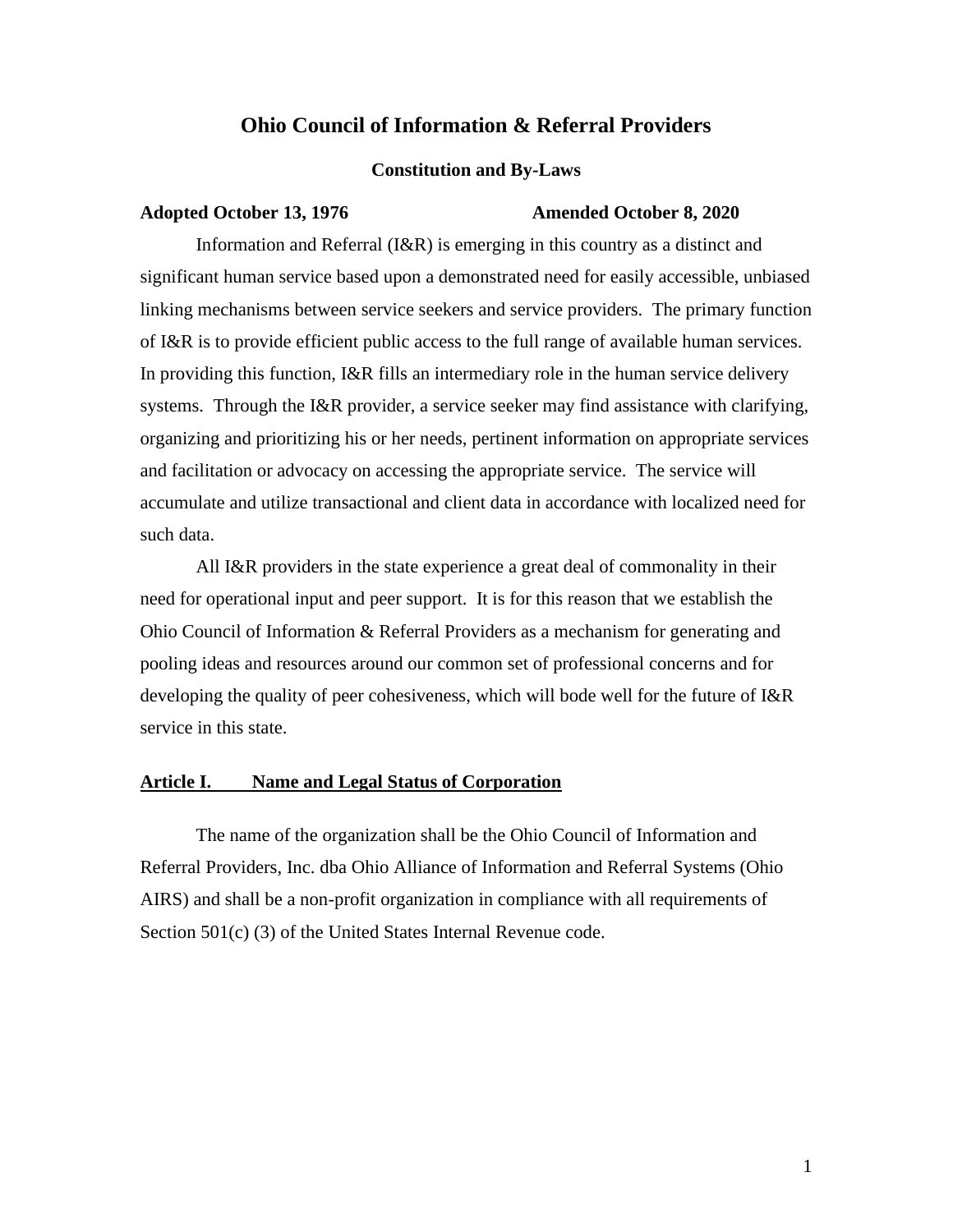## **Article II. Purposes**

The purposes of the organization shall be to:

- A. Promote professionalism in the delivery of the I&R service, staff qualifications, staff development, performance standards, performance evaluations and formal programs of pre-service education.
- B. Develop collective influence in the field of I&R, which may be applied in such state and local functions as I&R service standards, funding allocation and general I&R visibility.
- C. Develop and maintain an information clearinghouse to contain such mutually shared items as technical assistance, promotional materials, agency profiles and miscellaneous operating techniques.
- D. Develop a mutual assistance network among the membership, including shared expertise in such areas as technology, training, funding and policy development.
- E. Develop and maintain a membership communication system, including a newsletter, listserv, other membership mailings and conferences designed to bring members into direct communication around pertinent and timely issues.
- F. Provide continuing education opportunities for members.
- G. Enhance and support the goals of the national AIRS, including maintenance of communications, mutual assistance and membership recruiting. (Per OCIRP/AIRS agreement of affiliation, 5/24/82).

## **Article III. Membership**

- A. Membership is open to individuals and organizations that support the purpose statement in Article II. Membership in this organization is granted when the individual or organization joins and pays dues to the Alliance of Information and Referral Systems (AIRS). The Board may establish other dues and criteria for membership.
- B. Each member (individual or organization) is entitled to one vote in association elections and in business that comes before the organization at the annual membership meeting. When more than one individual from an organization serves on the Board, that organization only has one vote. All members are entitled to attend membership and committee meetings, chair committees and serve on the Board.
- C. The board shall have the authority to establish and define non-voting categories of membership.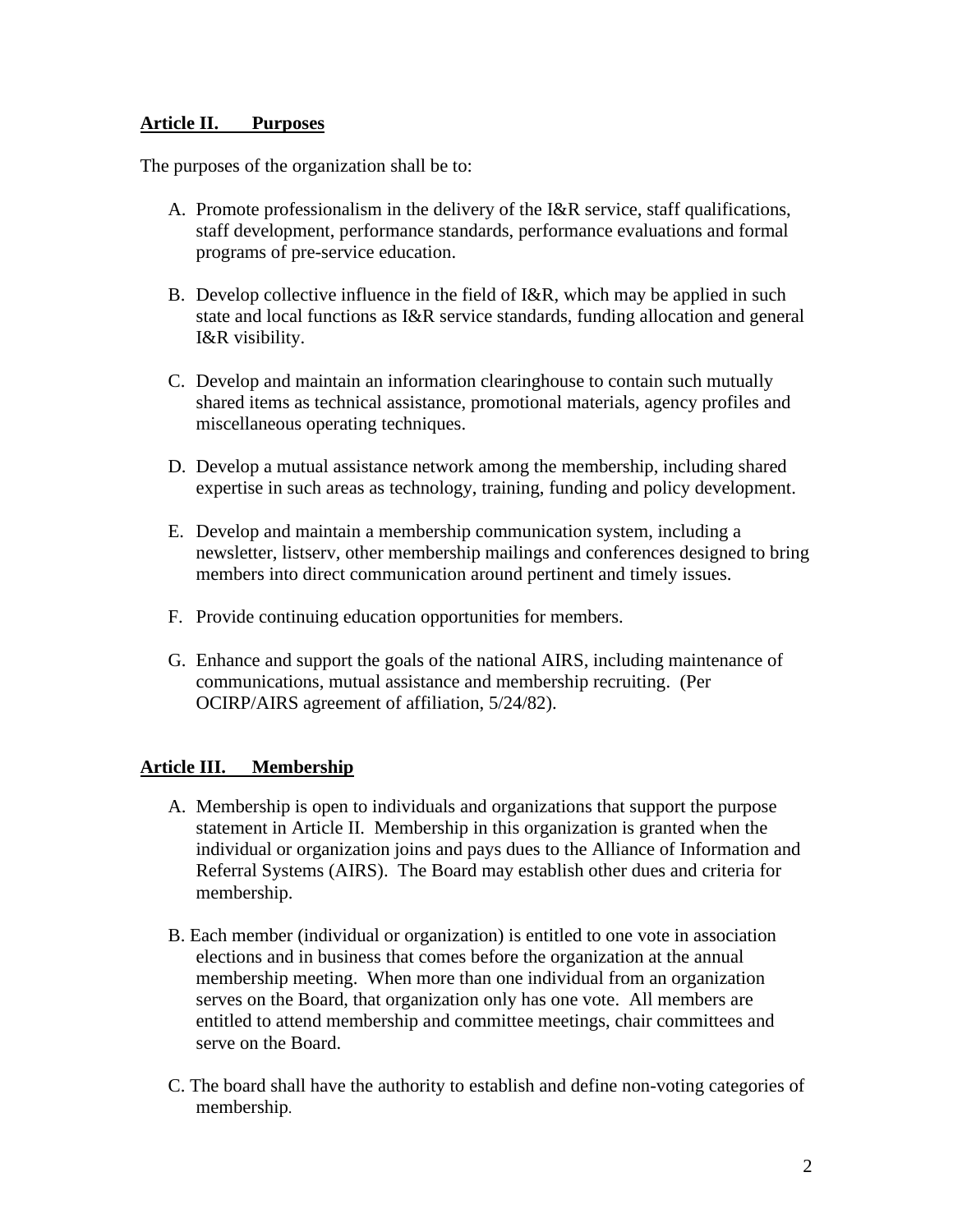D. Advisory members are organizations or individuals who support the purpose of the organization through the provision of their expertise and resources. Advisory members are not entitled to vote either in association elections or in business that comes before the organization at the annual membership meeting. Advisory members may serve on committees.

## **Article IV. Meetings of Members**

- A. At least one membership meeting shall be held during the year. Members will be notified at least 30 days prior to the annual membership meeting. At the annual meeting, the members shall elect trustees and officers, receive reports on the activities of the association, and determine the direction of the association for the coming year.
- B. Special membership meetings shall be called by the President upon written request of a majority of the Board of Trustees or upon written request to the President of ten or more members. The purpose of special membership meetings is to conduct business on urgent matters that cannot wait until the next regularly scheduled meeting. Notice of special meetings shall be given at least 15 days in advance of said meeting and shall state matters to be considered. No other business shall be transacted.
- C. Each member shall designate, in writing, one of the Member's officers, directors or employees to serve as its representative for purposes of voting in association elections and in business that comes before the organization at the annual membership meeting. A member may change the person designated to be its representative at any time by a writing filed with the Secretary. The failure to file a written designation of a person as the Member's representative shall not prevent any person from acting as a Member's representative if the Board determines to its satisfaction that the person is an officer, director or employee of the Member and is otherwise appropriate to serve as a representative. Each member shall have only one representative.
- D. A quorum shall be equal to 20 of the current membership. A simple majority vote (51% of members present) shall be required for action.

## **Article V. Board of Trustees**

A. The Board of Trustees, hereinafter referred to as Board, shall be responsible to the membership for the conduct of business of the corporation in accordance with this constitution and within the scope of the Articles of Incorporation. The Board shall be responsible for the implementation of the purposes of this organization. The Board is responsible for appropriate expenditure of the organization's resources and may assess fees as deemed necessary.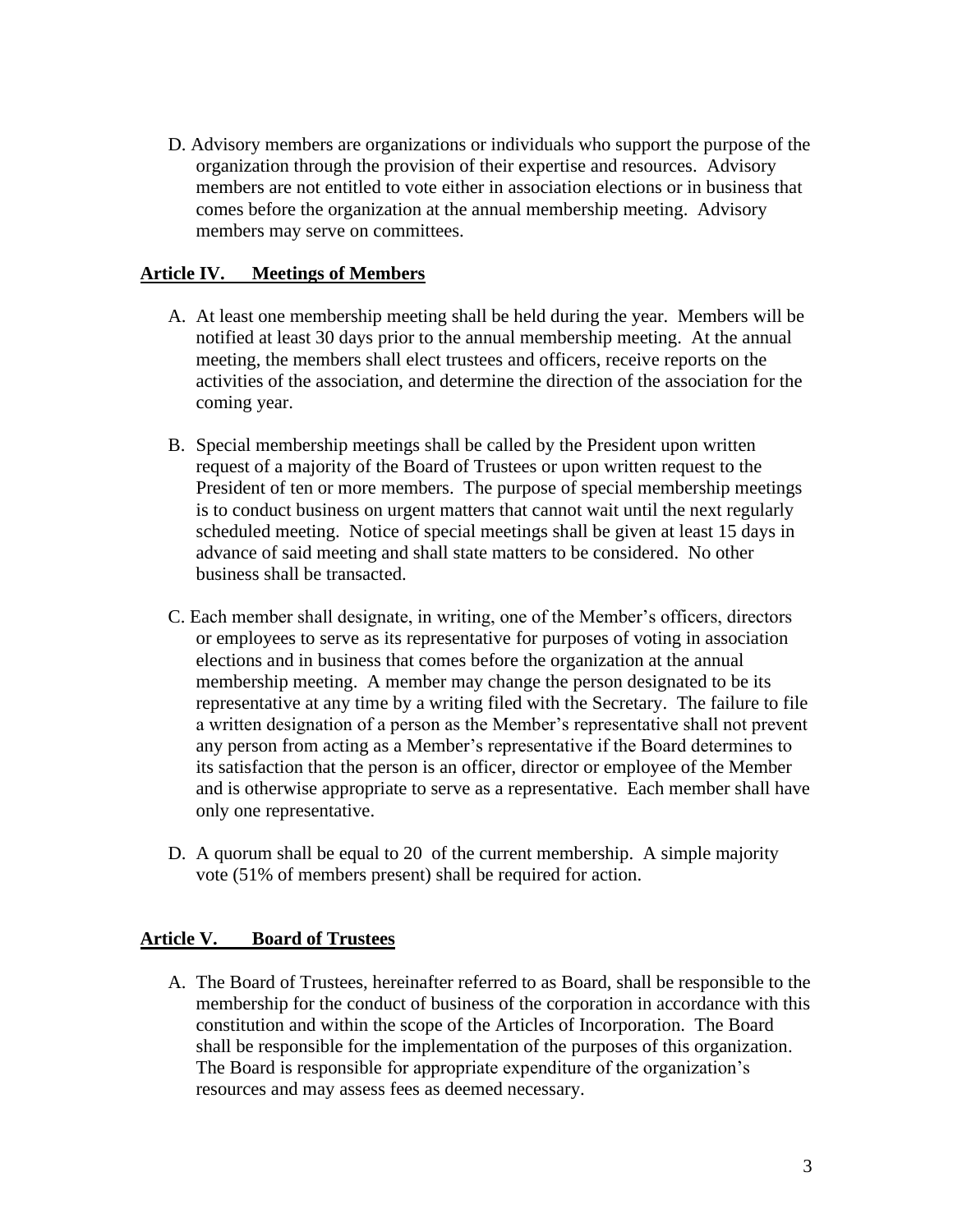- B. The Board of Trustees shall consist of 10-15 individual or agency members, four (4)of whom shall constitute the officers of the corporation.
- C. All regularly elected Trustees will be elected for three-year terms. Terms of Trustees shall begin January 1.
- D. The Board of Trustees shall hold a minimum of one regular meeting per quarter. Special meetings may be called by the President, the Secretary or on the written request of three (3) Trustees, with five days prior notice to each Trustee of the time, place and purpose of the special meeting. Such notice shall be delivered to each Trustee personally or by electronic communication.
- E. Members of the Board may participate and vote in a meeting through use of telephone conference or similar communications equipment, so long as members participating in such meeting can participate and vote.
- F. A majority of the Trustees shall constitute a quorum for the transaction of business, and the acts of the majority of Trustees at a meeting at which a quorum is present shall be the acts of the Board of Trustees, except where a larger number is required by law, the Articles of Incorporation or these By-Laws. The vote of a simple majority of those Trustees present shall be required to approve any action of the Board.
- G. Voting by electronic polling may be used when members are unable to vote in person. Voting by electronic polling cannot be a secret ballot, as it is necessary for the chair(s) to know by whom each vote is cast.
- H. Resignation from the board must be in writing and received by the Secretary. Unless otherwise specified in the written notice, the resignation shall take effect upon receipt thereof.
- I. Vacancies on the Board occurring between elections may be filled through appointment by the Executive Committee to fill the unexpired terms.
- J. Board members who fail to attend three (3) consecutive regular or special Board meetings will be approached regarding continued board membership, with consideration given to special circumstances.
- K. Any trustee, elected or appointed by the membership or Board of Trustees of the organization, may be removed from the Board and/or membership in OCIRP by either a simple majority vote of the membership or a two-thirds majority vote of the Board of Trustees when it is judged that the best interests of the organization would be served thereby. Such removal shall be without prejudice to the contract rights, if any, of the persons removed.

## **Article VI. Officers**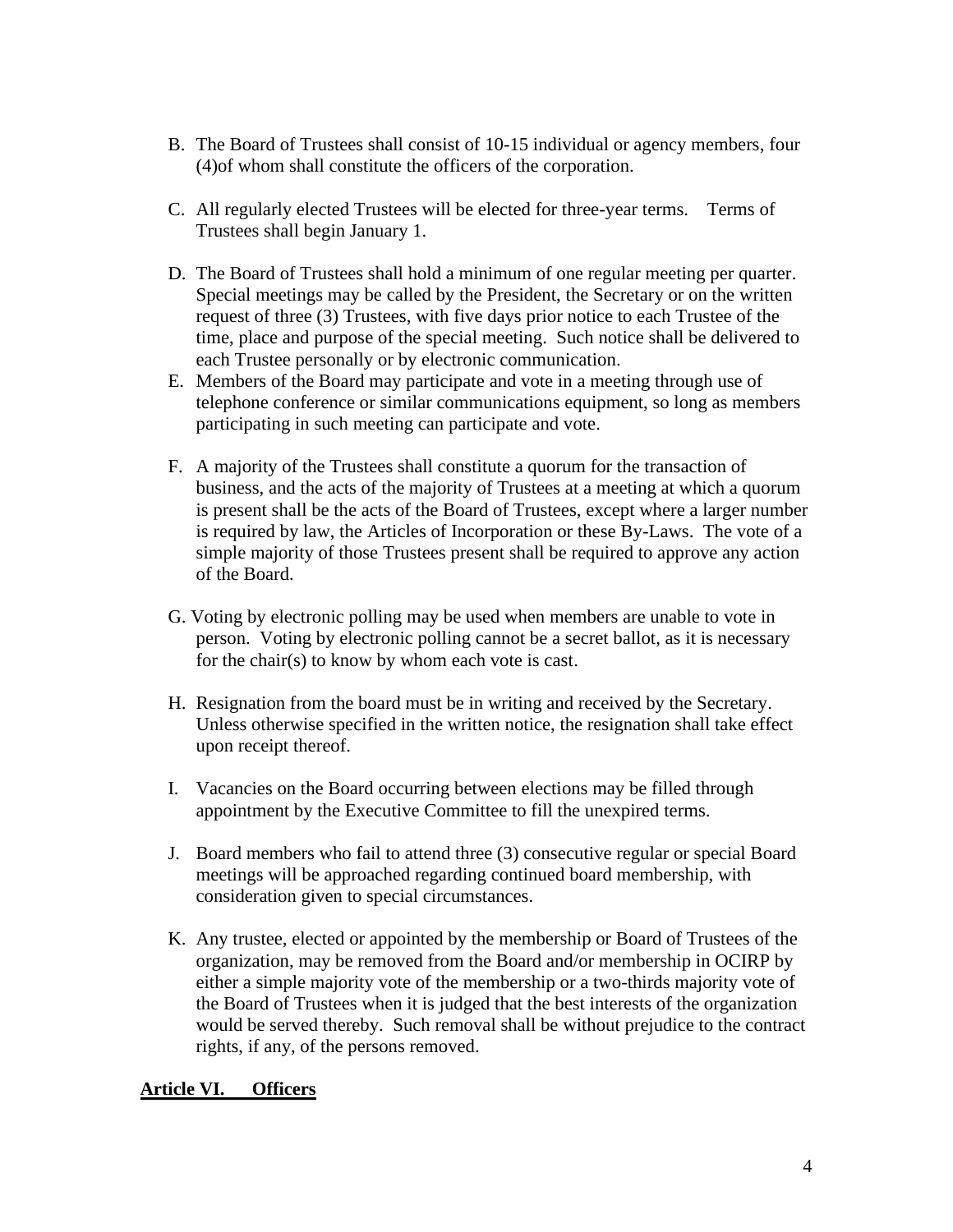- A. The officers of the corporation shall be the President, Vice-president, Secretary, Treasurer and Immediate Past President. They shall constitute the Executive Committee of the corporation and may convene between regular or special meetings of the Board of Trustees.
- B. Election of officers:
	- 1. The election will take place at the annual membership meeting of the fiscal year.
	- 2. Members will vote on the slate presented by the nominating committee
	- 3. Nominations will be accepted from the floor.
	- 4. Officers shall serve a one-year term, with the exception of the treasurer who shall serve a two-year term.
- C. The President shall remain on the Executive Committee for one year following the expiration of his/her term(s).
- D. A vacancy in any office occurring between elections shall be filled through appointments by the Board. Any appointed officer must be a duly elected member of the Board of Trustees.
- E. Duties of officers
	- 1. President
		- a. Preside at all membership meetings.
		- b. Be Chairman of the Board of Trustees.
		- c. Present at each annual meeting of the organization an annual report of the work of the organization.
		- d. Appoint all committees, temporary or permanent.
		- e. See all books, reports and certificates required by law are properly kept or filed.
		- f. Be one of the officers who may sign the checks or drafts of the organization.
		- g. Have such powers as may be reasonably construed as belonging to the chief executive of any organization.
	- 2. Vice President
		- a. In the event of the absence or inability of the President will become acting president of the organization with all the rights, privileges and powers as if duly elected president.
		- b. The Vice-President will succeed the President at the expiration of the President's term(s) or upon the President leaving office.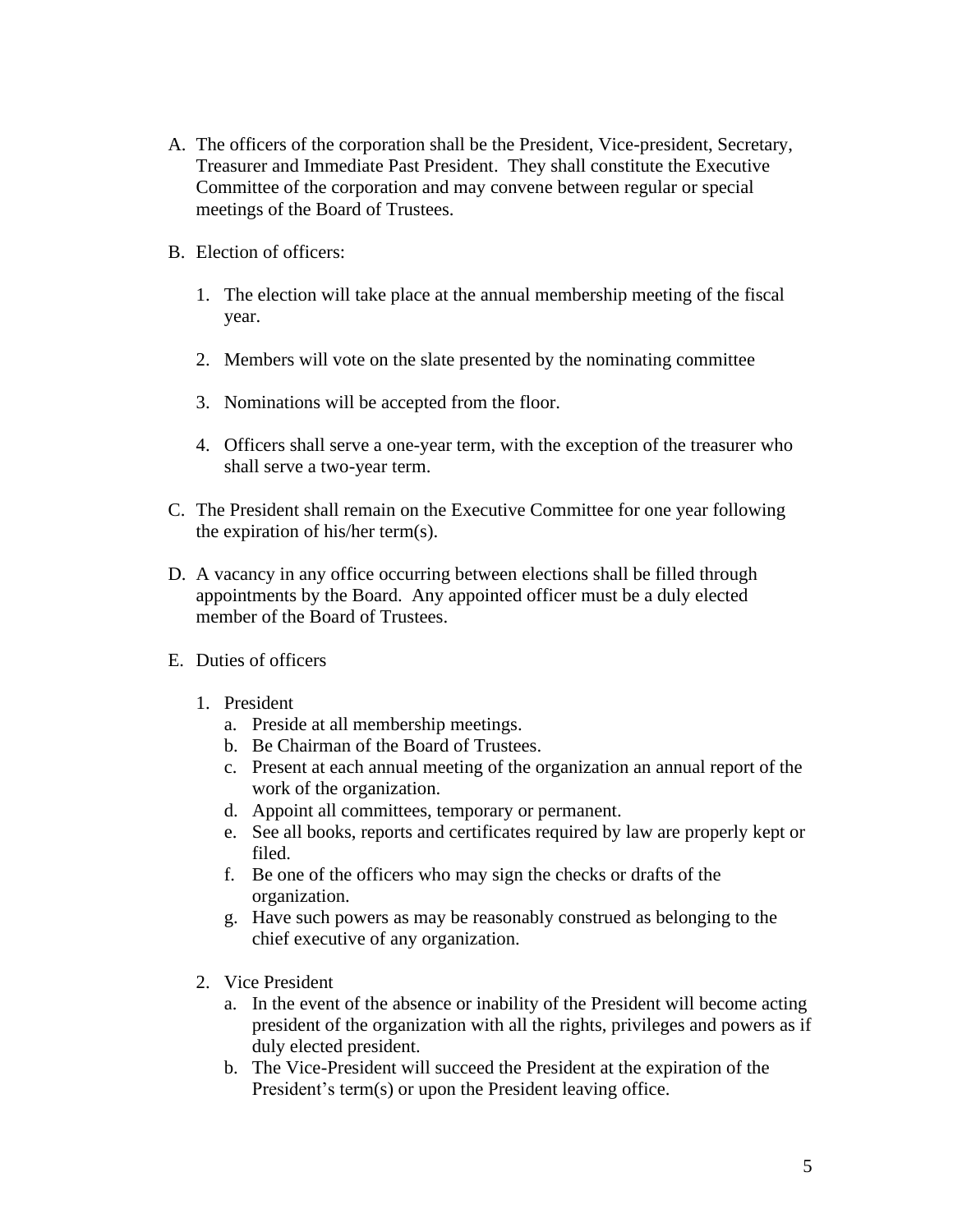- 3. Secretary
	- a. Keep the minutes and records of the organization in appropriate books.
	- b. File any certificate required by any statute, federal or state.
	- c. Give and serve all notices to members of this organization.
	- d. Be the official custodian of the records and seal of this organization.
	- e. May be one of the officers required to sign the checks and drafts of the organization.
	- f. Present to the membership at any meetings any communication addressed to him as Secretary of the organization.
	- g. Submit to the Board of Trustees any communications, which shall be addressed to the Secretary of the organization.
	- h. Attend to all correspondence of the organization and exercise all duties incident to the office of Secretary.
- 4. Treasurer
	- a. Have the care and custody of all monies belonging to the organization and shall be solely responsible for such monies or securities of the organization.
	- b. Deposit in regular business bank or trust company a sum not exceeding the amount necessary to pay current obligations, and the balance of the funds of the organization in a savings bank except that the Board of Trustees may cause such funds to be invested in such investments as shall be legal for a non-profit corporation in this state.
	- b. Must be one of the officers who shall sign checks or drafts of the organization. No special fund may be set aside that shall make it unnecessary for the Treasurer to sign the checks issued upon it.
	- c. Render at stated periods, as the Board of Trustees shall determine a written account of the finances of the organization. Such report shall be an official component of the minutes of the Board of Trustees of such meeting.
	- d. Exercise all duties incident to the office of Treasurer.
- F. No officer shall for reason of his office be entitled to receive any salary or compensation, but nothing herein shall be construed to prevent an officer or trustee for receiving any compensation from the organization for duties other than as a Trustee or officer.

# **Article VII. Conflict of Interest**

Any member of the board who has a financial, personal, or official interest in, or conflict (or appearance of a conflict) with any matter pending before the Board, of such nature that it prevents or may prevent that member from acting on the matter in an impartial manner, will offer to the Board to voluntarily excuse him/herself and will vacate his seat and refrain from discussion and voting on said item.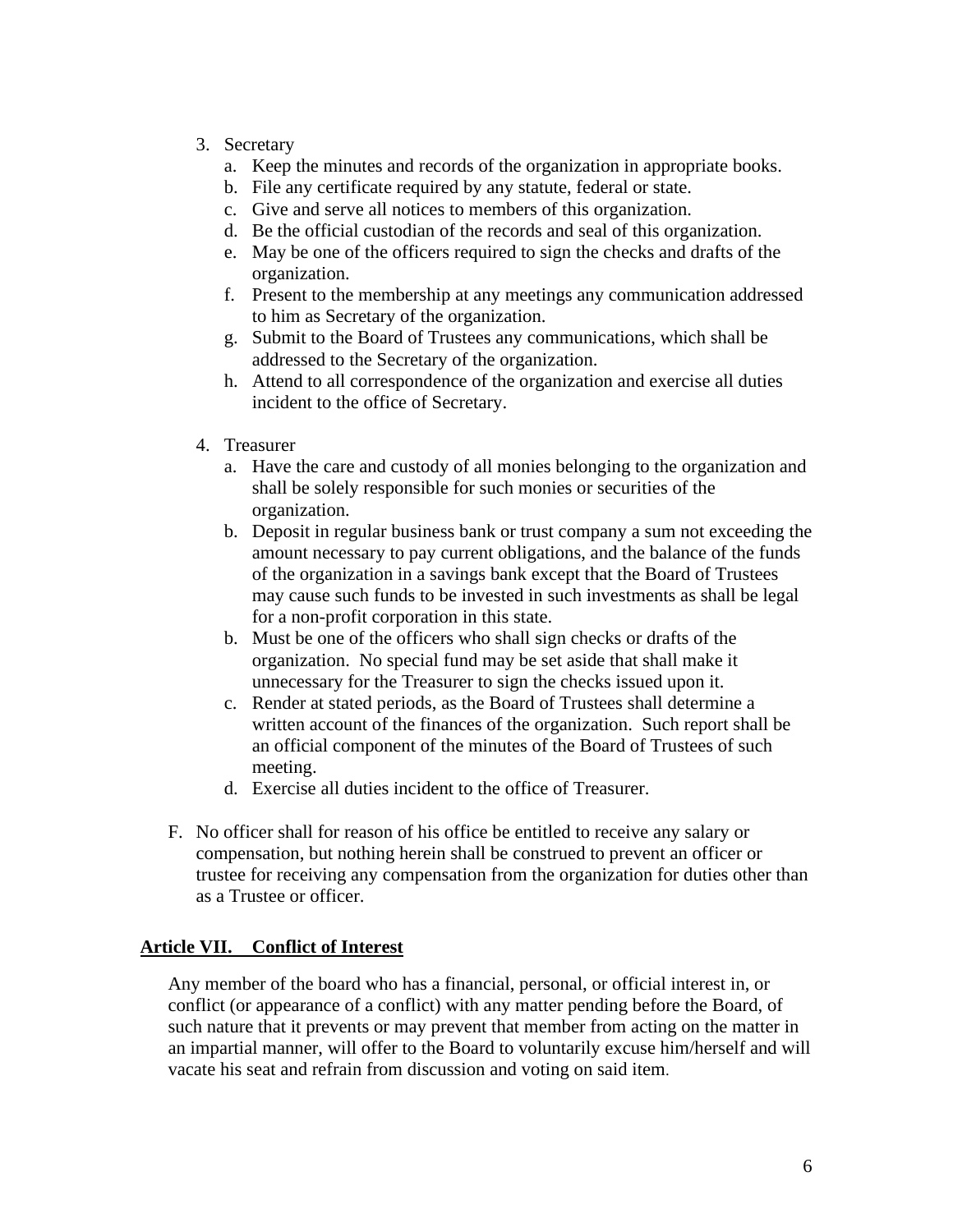# **Article VIII. Committees**

- A. Standing committees
	- 1. Executive Committee shall be comprised of the officers of the organization. The Executive Committee is empowered to act for the Board between meetings of the Board and presents a report of such action to the Board.
	- 2. Membership Committee is responsible for maintaining accurate records of members in good standing, manage the professional development of members and distribute the current list of officers and other members.
	- 3. The Nominating Committee:
		- a. Shall be responsible for recommending nominees to fill year-end vacancies and officers to serve on the Board of Trustees.
		- b. Shall solicit suggestions from the membership for trustees and shall draw upon those suggestions in developing a slate. The slate shall include nominees not to exceed two for each position to fill year-end vacancies on the Board of Trustees. In preparing this slate, the nominating committee shall endeavor to provide balanced representation by geographical location and nature and size of agency affiliation. The slate shall not normally include members of the nominating committee.
	- 4. The 2-1-1 Coordinating Council
- a. a. shall oversee 2-1-1 in Ohio, including the 2-1-1 designation process, coordination and oversight of the Ohio 2-1-1 system. Each 2-1-1 contact center will designate one voting member to participate in the 211 Coordinating Council. The 211 Coordinating Council may form subcommittees to advance specific work. Each 2-1-1 contact center will have the option to also participate in any subcommittees that are formed.
- B. Ad hoc committees
	- 1. The President of the organization with mutual consent of the board may constitute any other committee deemed necessary.
- C. Committees other than executive are open to all members in good standing of the organization.
- D. No committee shall have authority beyond that expressly granted to it by the Board.

## **Article IX. Fiscal Year**

The fiscal year of the corporation is January 1 to December 31 each year.